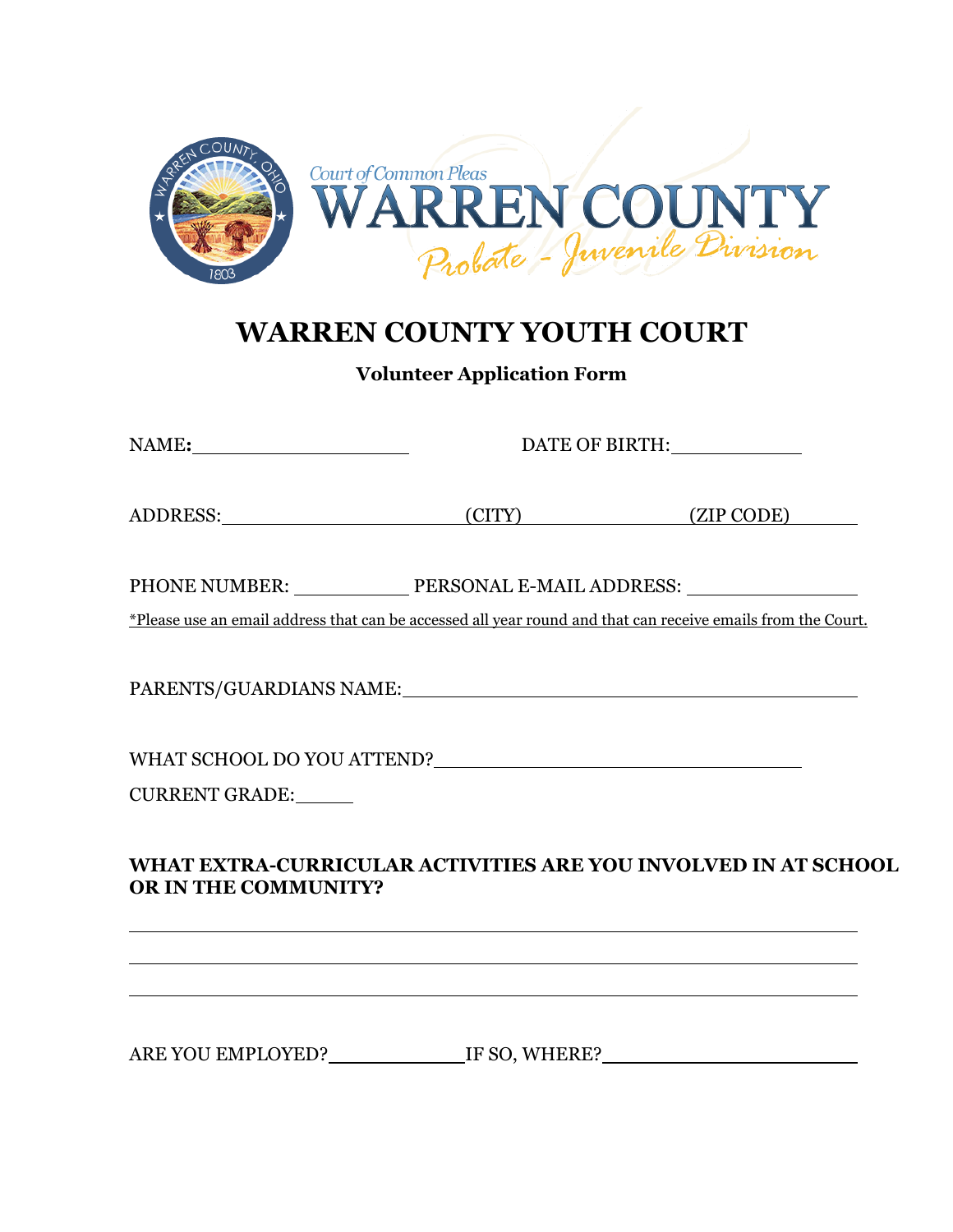## **WHAT QUALITIES DO YOU HAVE THAT YOU FEEL WOULD MAKE YOU A GOOD YOUTH COURT VOLUNTEER/PARTICIPANT?**

| HAVE YOU EVER BEEN FOUND TO BE A DELINQUENT CHILD FOR ANYTHING<br><b>OTHER THAN A TRAFFIC TICKET?</b><br>NO IF YES, PLEASE EXPLAIN:<br><b>YES</b>                         |
|---------------------------------------------------------------------------------------------------------------------------------------------------------------------------|
| <b>HAVE YOU EVER BEEN A VICTIM OF A CRIME?</b><br><b>YES</b><br>IF SO, PLEASE EXPLAIN: THE SO, PLEASE EXPLAIN:                                                            |
| PLEASE CHECK WHICH ROLE(S) YOU WOULD LIKE TO PERFORM WITHIN<br><b>THE YOUTH COURT:</b><br>BAILIFF   JUROR   PROSECUTOR<br>JUDGE<br>DEFENSE COUNSEL<br>UNSURE AT THIS TIME |

## **COURT SESSIONS WILL BE HELD TWICE A MONTH ON A THURSDAY FROM 4:45pm - 7:15pm.**

#### **REFERENCES**

Please include one educational reference and one community reference. The educational reference may be either a teacher or an administrator. The other reference should be over twenty-one years of age and preferably not a relative.